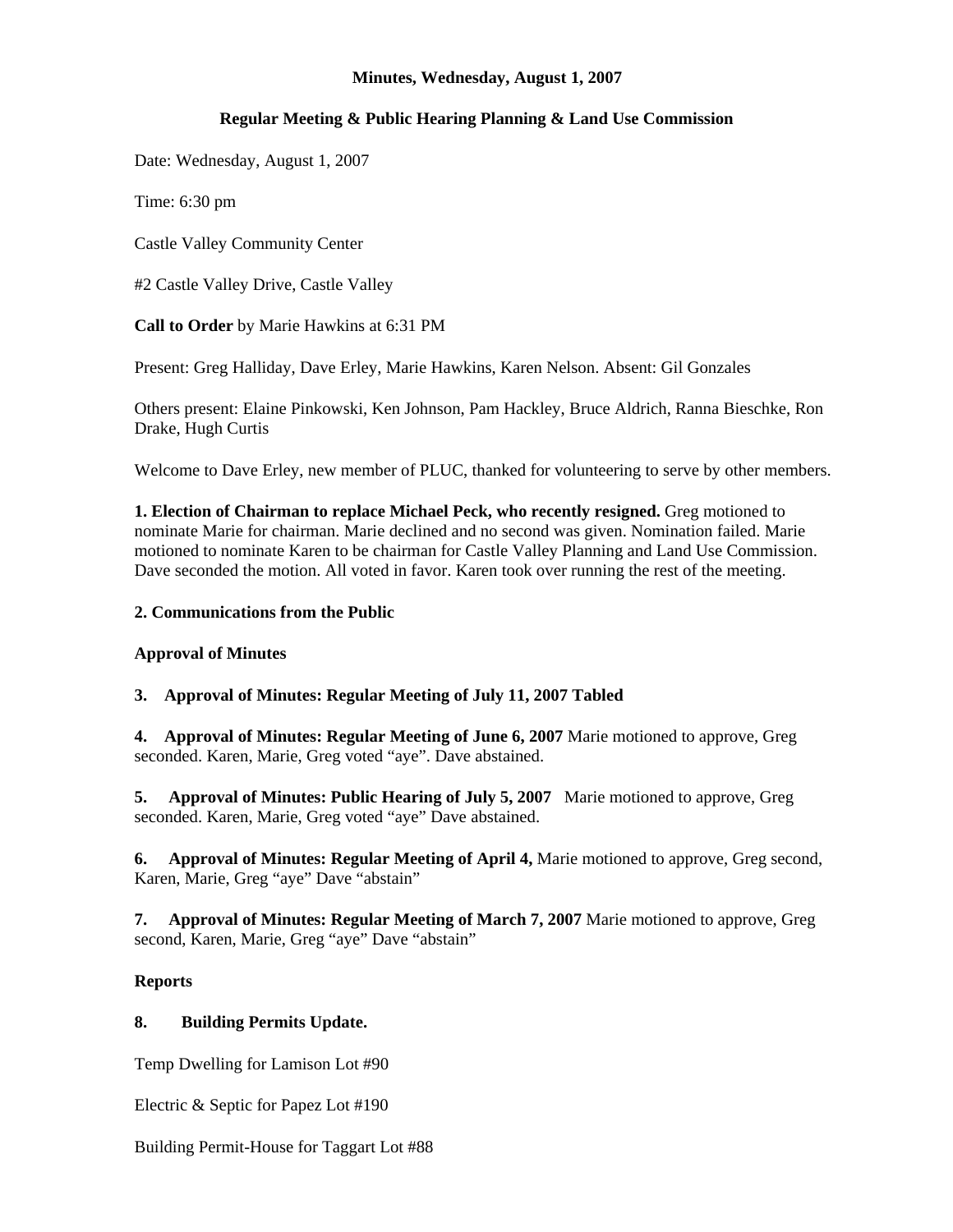Building Permit-Garage for Fink Lot #3

Septic Permit fro Schumaker Lot #30

### **Open Public Hearing re: Amendment of Town of Castle Valley Ordinance #85-3 regarding property setbacks, building height limits, and building sizes.**

Karen called to open the meeting for comments from the public at 6:40 pm.

Ken J- Heights are architecturally restrictive; does not want to see only ranch style homes. What is wrong in keeping with the original 30 foot limit?

Jim Tharp- letter read by Karen (attached to minutes)

Karen will discuss and answer those concerns later in the meeting after hearing all comments.

Bruce A- mirrors the same questions as Tharp, how did the numbers come up. What is the intent, why the limitations? What reasons, is it just visual impact? Would be easier to understand to know what the direction is. Why is the basement included? Why encourage more buildings? Understand there have been rumors of 10,000 sq ft homes coming but so far this hasn't happened

Curtis - The home he built and lives in is 256 sq ft home on Pope; it will stay under 500 sq ft. He is a builder from Aspen. The limit there is 20,000 sf. No bldg can be over 1 acre. Near Meeker, he has seen six ranches bought and fenced off with huge barns built to play Polo and numerous mansions built for friends. Shouldn't worry about counting basement square feet. Eaves too are counted, part of square footage. The whole footprint is what counted. A footprint size needs to be considered.

Karen- what is posted on website is not required by law but TC & PLUC believe in transparency. The draft was red and blue, Karen took it and realigned it to simplify. The proposed size came from the survey that showed a majority of property owners favoring a lower limit, so we set it on upper end. That is how number came to 4500. Marie said we got some of the information from Eagle County, Co, where they have a total size under roof limit. Before a owner moves here they might not be sure of what they may need- tool shed, green house etc. So we decided not to limit the number of outbuildings to allow the property owner maximum flexibility. The main purpose of size and height limits established by other areas is to keep to scale.

Bruce-felt survey was slanted. (Marie pointed out that PLUC went to much effort to keep questions as neutral as possible and had them looked at by an outside expert). As a builder and resident he is not against limits but wishes there was no need for limits. Doesn't want Government encroachments. He lives in a house under 1000 sq ft. and agrees he doesn't want 20,000 sf homes either. Why not take the largest house out here as the cap? No grandfathering etc. Have one setback. Height limits concerns that a 4000 2 story home could be eyesore, also concerned if someone is investing in a house, but is outside the limits, how does affect my house.

Elaine- Look at what is across from Jim Martin, a 7.000 sq ft. w/basement. Someone builds a 3 million house on a lot; soon our community is suburbia USA. Our quality of life is affected. It is all class envy, 91 signatures on a petition show there is concern here. Jorgen and Heddens didn't know there was not a size limit. It's coming in all around us. Responsibility to land owners shouldn't let them spend the money for architects and then be told Castle Valley has size limits.

Bruce- It is a noise issue too with construction going on & on. Good thing to be discussed. Get aggressive on the limit- need for guidelines.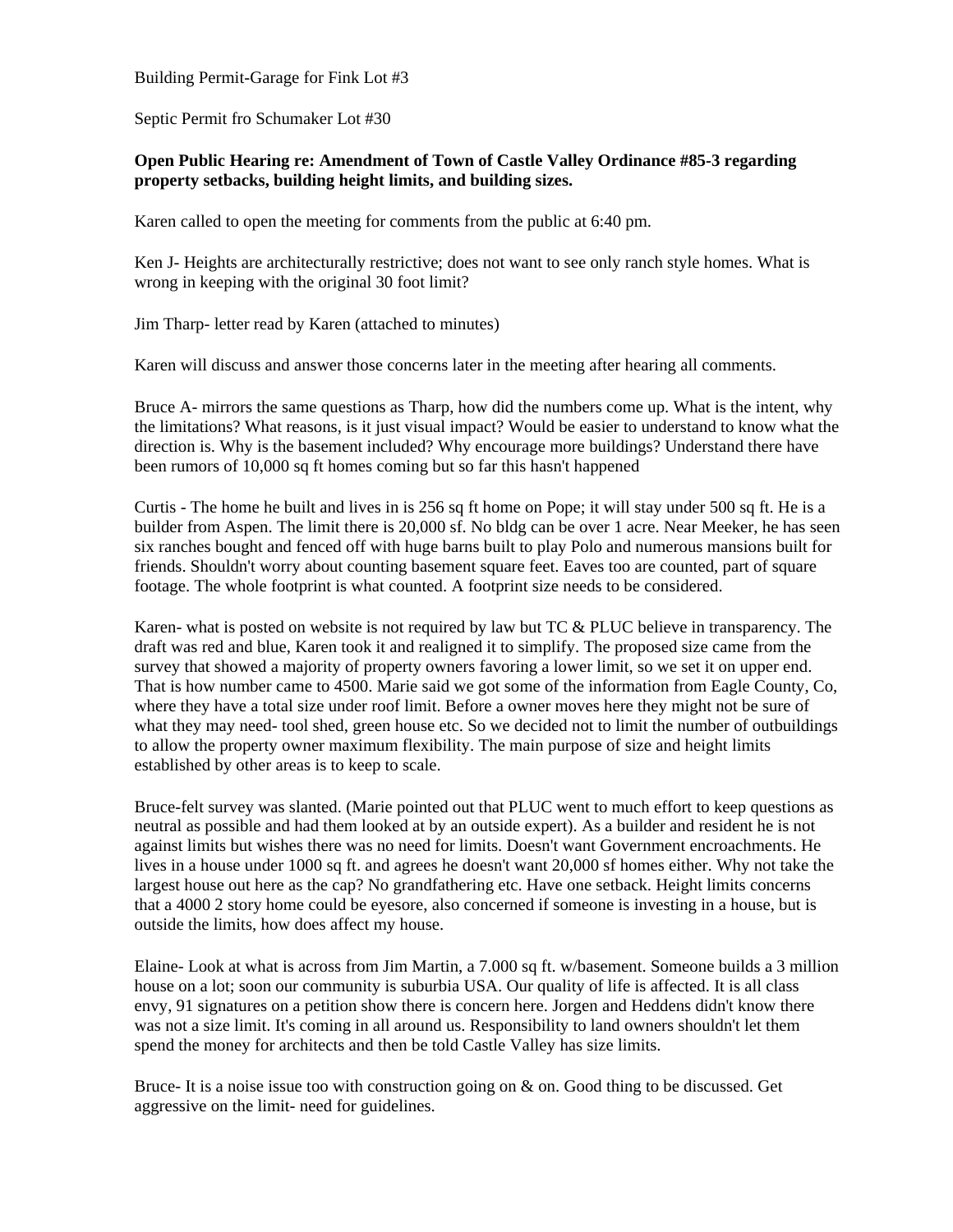Karen-Basements-defined as part of the house to mitigate impacts upon neighbor, especially with full walkout basements on the hills,. Tried to cover all aspects of potential impacts. We included basement because it can double the impact. Also garage is included because it quickly can be turned into living quarters. This is why it was written this way.

Bruce- need to clarify the basement definition. If on the flat a person could put shop in their basement instead of us looking at large metal buildings.

Dave-with a large footprint, especially on a hillside, we have to worry about drainages being altered. Can have major drainage issues, so limiting heights can cause another issue.

Karen-We did not want to exceed 50 feet in setbacks. Flat lots have arroyos, and hillsides have the gullies. Too many variances will be asked.and we will have too many unbuildable lots. Right now septic and wells must be 100 feet away; with the separate 50 ft setback it will always keep them 100 feet away for safety and health reasons.

Bruce-Regarding Tharp's letter, why the 6000 limit? What if someone wants a big house and no out buildings? Why not have the big house and limit the number of out buildings? Why does town limit the living space and not let owner use their space as they see fit. It would be to theowner's advantage.

Greg- bottom line is we must set some standards; majority wants house size in the 4500 sq ft limit. No matter what we do, someone will be upset. All we can do is set standards representing majority opinion.

Bruce-On the survey did they know what the question really meant, once porches, decks etc are added the size grows.

Marie-It was many of the out of town property owners that did want the limits.

Karen-This is the best we can do with the democratic process, seeing what the majority wanted.

Ranna- Going back to the cap, why the cap?

Karen- Going back to survey, more people wanted a 4000 sf limit and to limit out building size too. We kept the house limit as requested, and added the additional allowance for out buildings. With a smaller house they can still have more square footage towards their outbuilding size.

Curtis- This may be tested in court.

Karen-Have not heard of any lawsuits yet regarding such limits.

 Pam- The accessory buildings at 18 ft is a less visual impact. Another question about a site is will you be moving rocks and vegetation. Beef up the limits.

Karen- Looking through zoning ordinances some are so complicated and lengthy. We wanted a simpler one.

Ken J- I agree we do not want someone to come in to build three or more story homes like the Ivory Homes Developers in Northern Utah where they all look like castles.

Pam- Have an overlay map showing the areas of concern.

Curtis- Once I met the restrictions of setbacks, I had a 20 x 20 buildable space away from wash, septic, and well.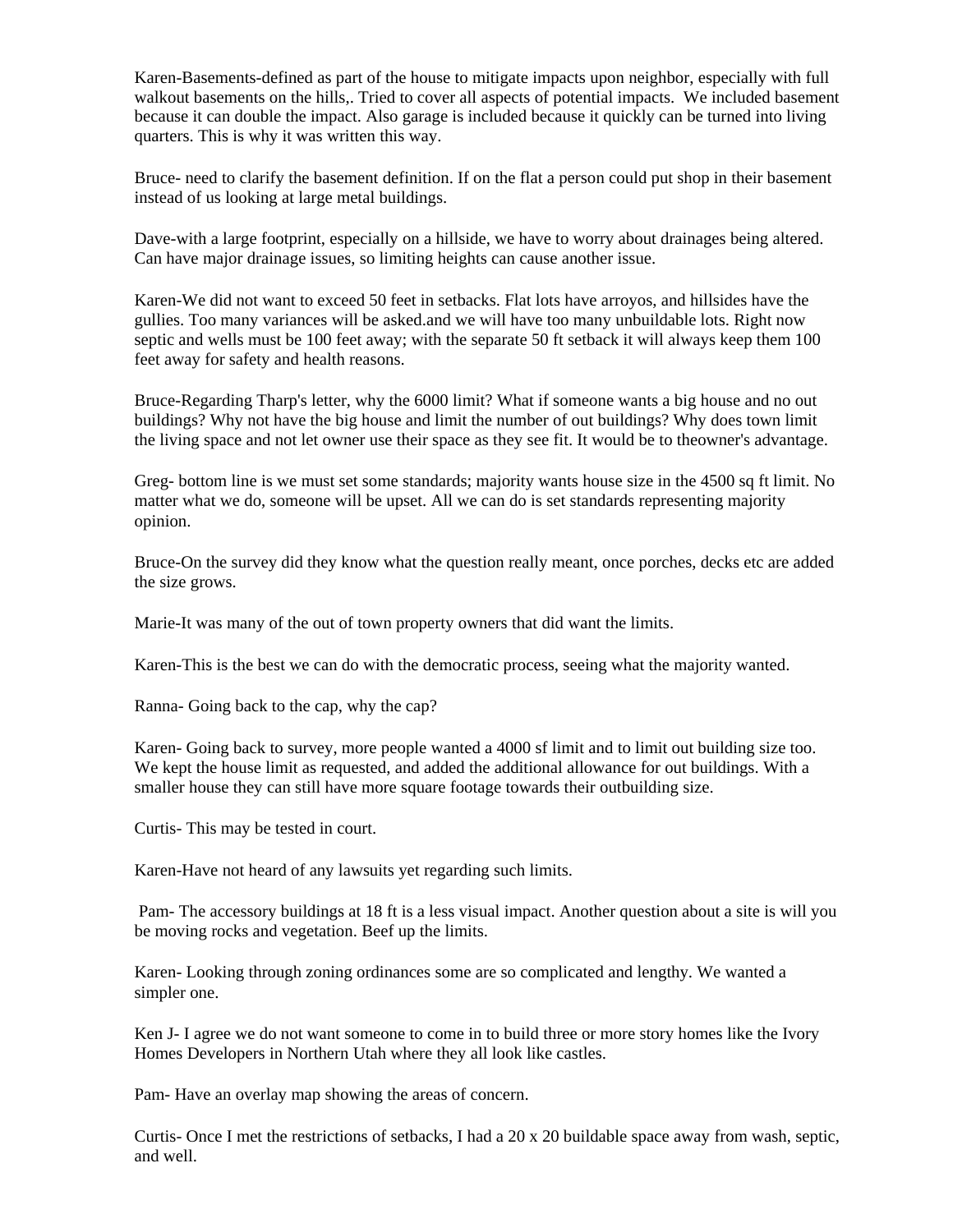Karen- Are there any other comments?

Pam- Why 6500 sq ft limit?

Karen-Giving flexibility- this gives them a choice of a large home and some additional square footage for outbuildings or small house with larger out buildings. This allows more personal choice.

Bruce-Property Rights- whether they want large home or large out buildings. You're making value choices, this is a gray area.

Greg- again, no matter what we do some one is not happy. Sent 600 surveys out-more than 300 came back, we tried to be fair and have a standard.

Marie-We much rather protect the people here now, that have been here when no one wanted to live here, than potential newcomers to the Valley.

Pam wants to see roof definitions. Errors with dates and names should be removed; other changes made to ordinance like the rearrangements and definitions.

Marie and Karen- We cannot control the agricultural use buildings.

Bruce-with these changes, what if an owner wanted to add an out building? If he wants to add a office outside the home, what if it's above the limits?

Karen- Could be caught in the switching time and their options could be limited.

Karen asked if there are any other comments. Suggestions have been heard and appreciate all coming and the feedback given.

Bruce-When will this be completed?

Greg-It is due by September

Ron- Town Council will have a Public Hearing Hearing in Aug to discuss the ordinance changes too.

Marie motioned to close the Public Hearing, Greg seconded. All "aye".

#### **Adjournment of Public Hearing 7:50 pm**

 $5$  minute  $\langle$ BREAK $>$ 

#### **NEW BUSINESS:**

Called to order at 7:55 by Karen all but Gil present

**9. Discussion & possible action re: Decommissioning second dwellings-** In reference to 85-3 under I. 5.8 -Temp dwelling permits, defined as RV type. To be decommissioned after 30 days of occupancy of primary dwelling. Disconnect from septic.. Can have the old dwelling made into accessory. Housing decommissioning contract reviewed.

Building permit clerk talked to contractor for Lot 3. Owner has not received Certificate of Occupancy for new home and is waiting for manufactured home company to finish siding etc. Once home is finished, owner plans to remove trailer.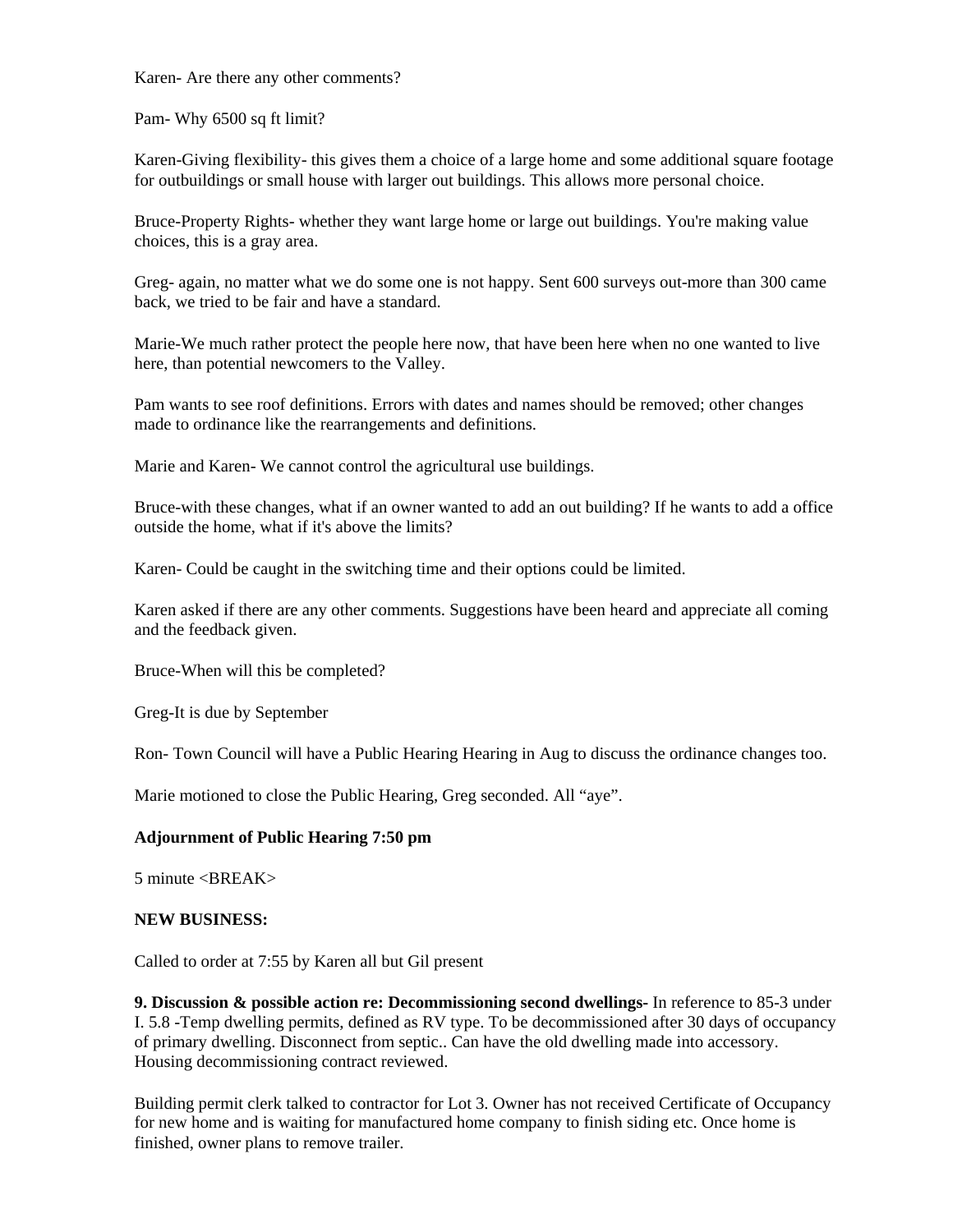Greg says the bottom line is to have one dwelling per lot and agrees this form can be used. Only need Town Council to readopt this form and use it. Karen mentions we need to recommend to Town Council. PLUC is the enforcing body of documents. Greg has seen advertised lot having guest house; this language must be changed. Karen suggests asking Town Council for guidance. Greg mentions that in the past that this had been a hot issue.

Karen entertains the motion to re-recommend the Decommissioning Contract to the Town Council, Greg makes that motion; Dave seconds; all "aye".

**9. Discussion & possible action re: Adoption of 2006 International Building Code** Grand County has adopted the 2006 International Building Code. Karen suggested Castle Valley updates to be current with County. Greg motions Castle Valley adopt the 2006 International Building Code; Marie seconds . Dave recommends Castle Valley should have their Energy audit parallel with the County. All "aye"

#### **Old Business**

**11. Discussion & possible action re: Update of Aquifer Protection Ordinance/Fuel Storage Ordinance (tabled)** No discussion

**12. Report and possible action on updating Deer Fencing Ordinance (tabled)** No discussion

\*Conditional Use Permit process streamlining missing from agenda

**13. Discussion & possible action re: Town Council request to review all Town Ordinances for consistency and effectiveness of all enforcement and penalty provisions (tabled)** Karen makes the request to untable, Dave seconds. Short discussion, Karen asked what is this for. Marie says it has been on the agenda for years. Will look into to see if the new nuisance ordinance will cover it? Karen asked for a motion, Marie motioned to retable this for further discussion. Dave second, all voted in favor.

ORD 85-3 was not on agenda PLUC will have special meeting, Friday Aug 3, at 4:00 pm for possible action on Ord 85-3

Marie motioned to adjourn the meeting. Greg seconded, all "aye".

### **Adjournment by: Karen at 8:15 pm**

Date

PLUC Chair Karen Nelson

Attested

Date

Town Clerk Denise Lucas